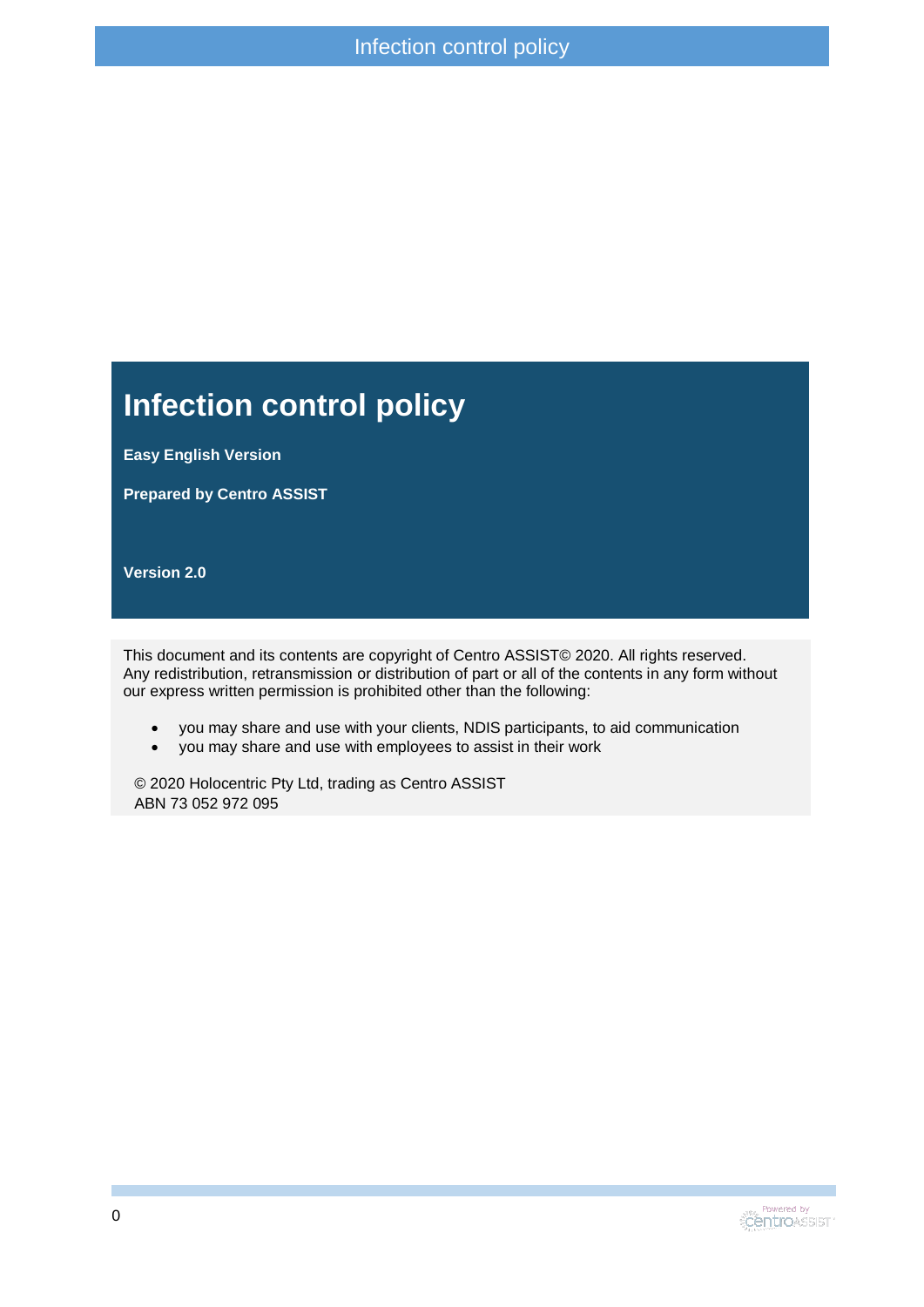## **Infection control policy**

#### **About this document**

Infection control is something we all have to do to keep everyone healthy. Good infection control stops germs from spreading.



**Germs** are tiny life forms, so tiny we can't see them without special equipment. Some germs can make you sick.



This document will tell you about methods of infection control. You will learn about:

- hand washing
- personal protective equipment (PPE)
- what to do if you sneeze or cough
- cleaning up.



We are here to help you. If you have any questions please ask us.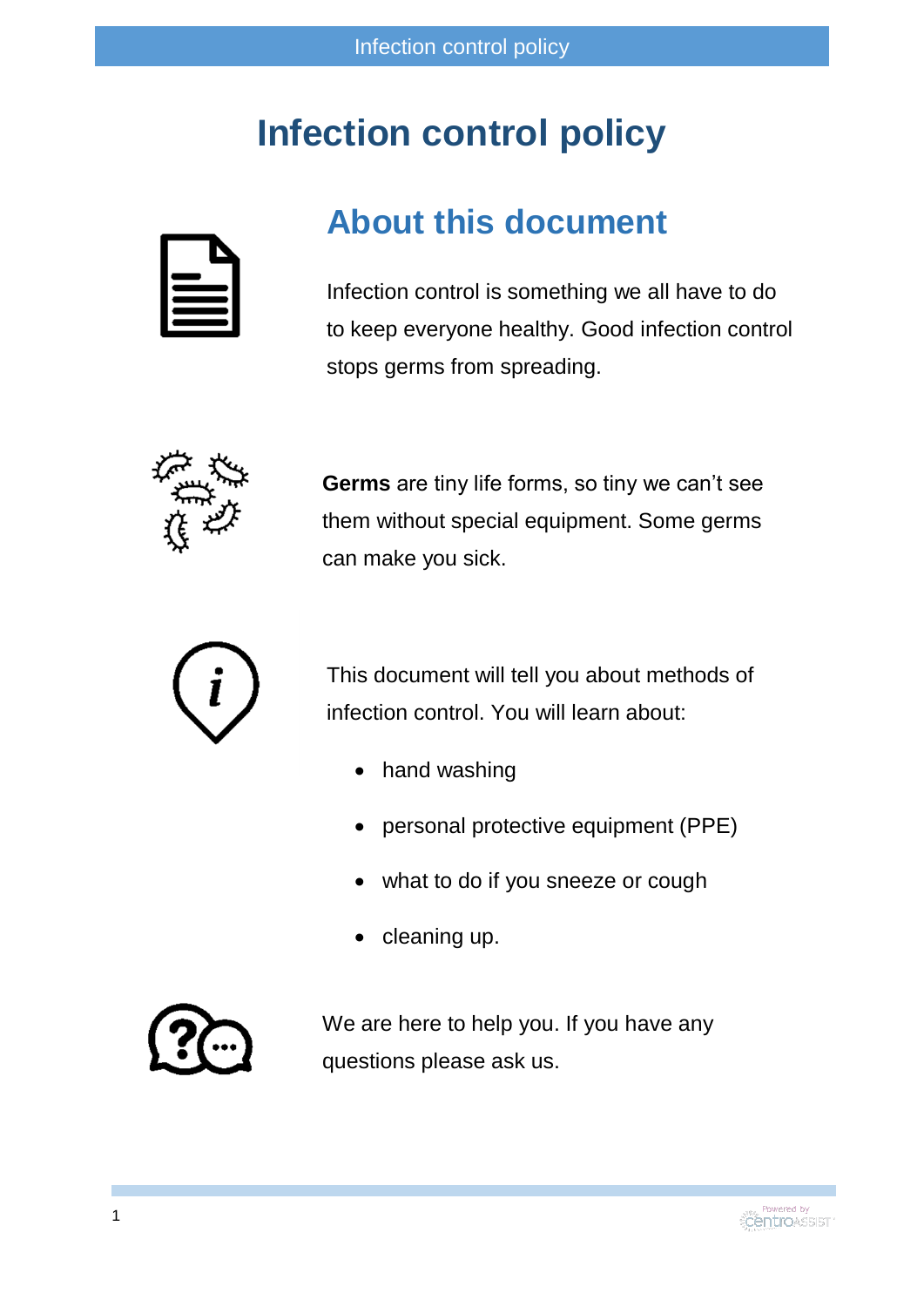#### **Hand washing**

To stop the spread of germs, you need to keep your hands clean. We can help you with this.

You should wash your hands with soap and water:



when your hands look dirty



after using the toilet



 after sneezing, coughing or blowing your nose



before and after eating

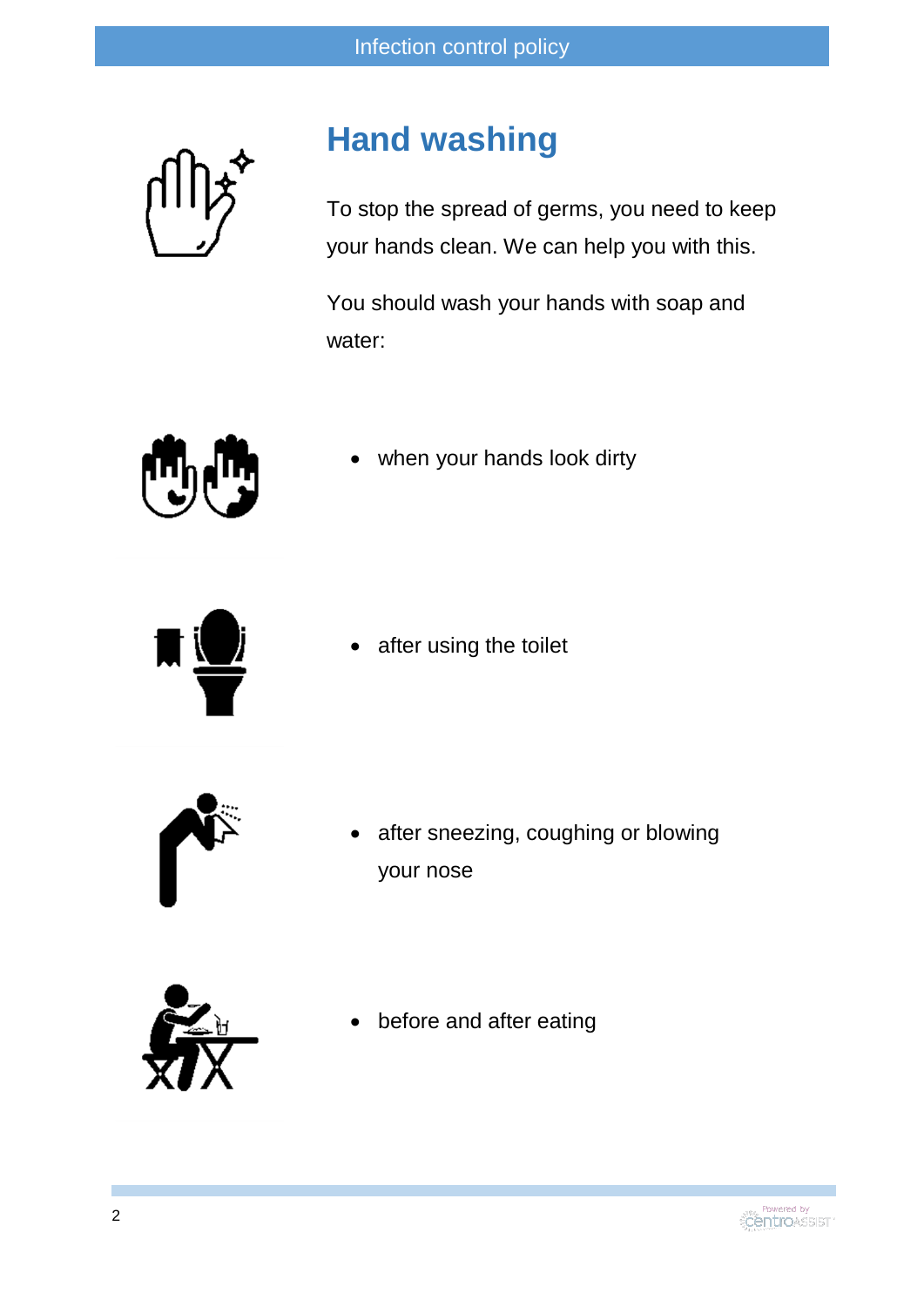

 after touching wounds, cuts or bandages



after touching animals.



Our workers will also wash their hands at these times.

Follow these steps when washing your hands:



- 1. Wet your hands with water.
- 2. Put a small amount of soap on your hands.



- 1. Scrub your hands and count to 20.
- 2. Rinse your hands for 10 seconds.
- 3. Dry your hands.

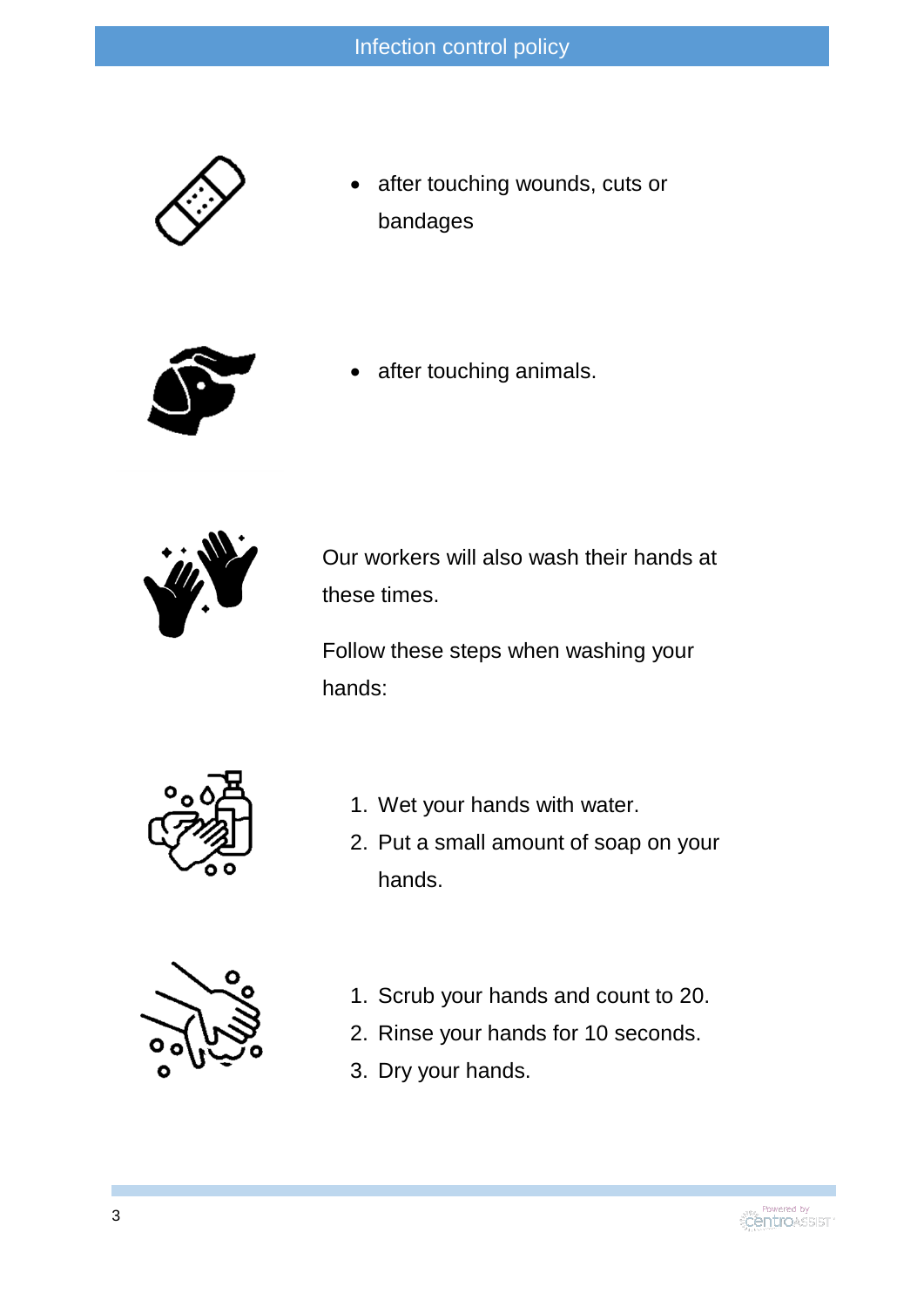

If you do not have soap and water, you can also use hand sanitiser. Follow these steps:

- 1. Put a small amount of hand sanitiser on your hands.
- 2. Rub your hands together.
- 3. Let the sanitiser gel dry (this will take about 1 minute).



Any time you wash your hands, remember to:

- take off any jewellery
- wash your palms
- wash your finger tips
- wash the top of your hands
- wash between your fingers
- wash under your nails.

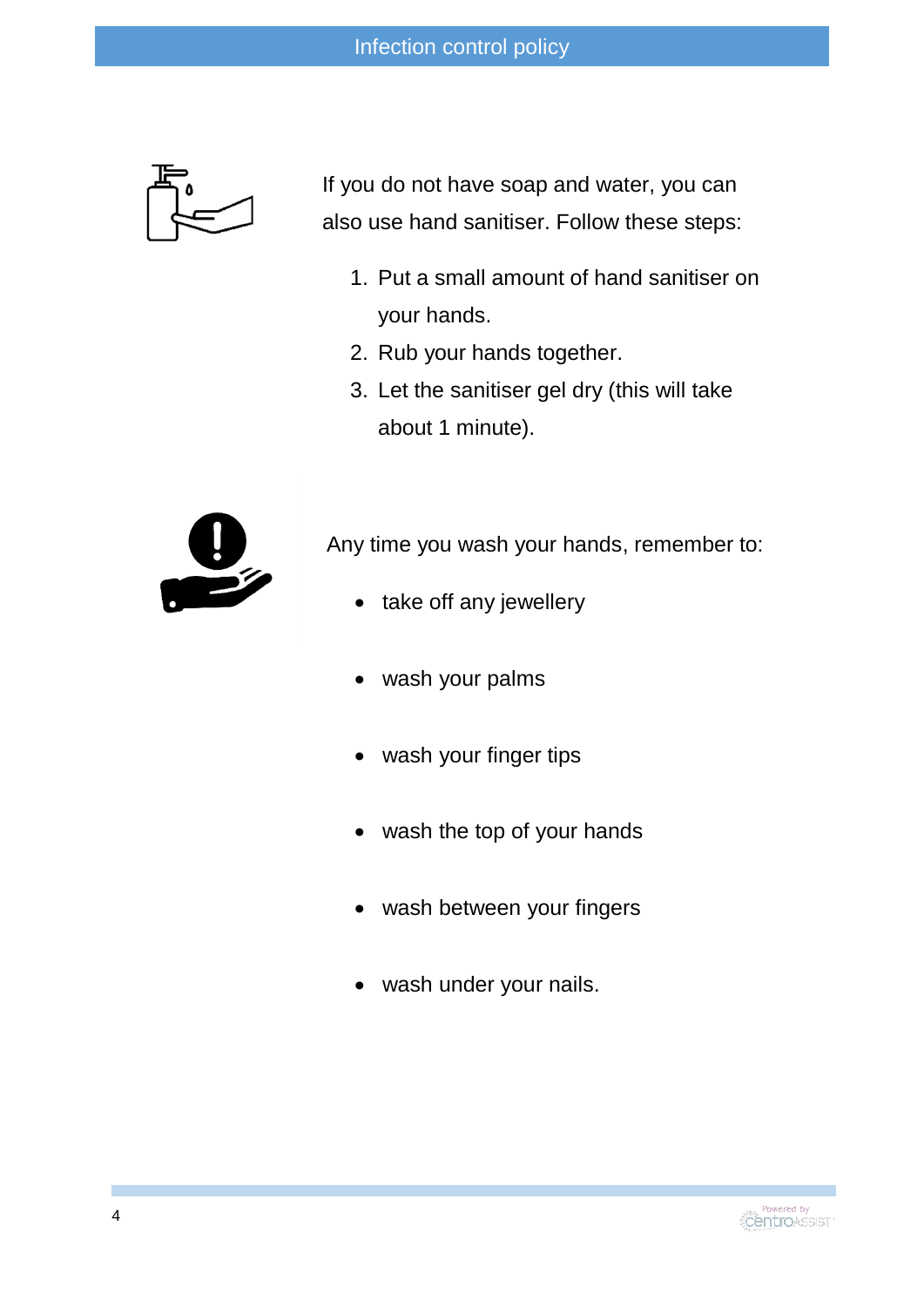# **Personal protective equipment (PPE)**

PPE is clothing and tools used to keep everyone safe from germs. You might see workers wearing PPE such as:



face masks



gloves, and



aprons.

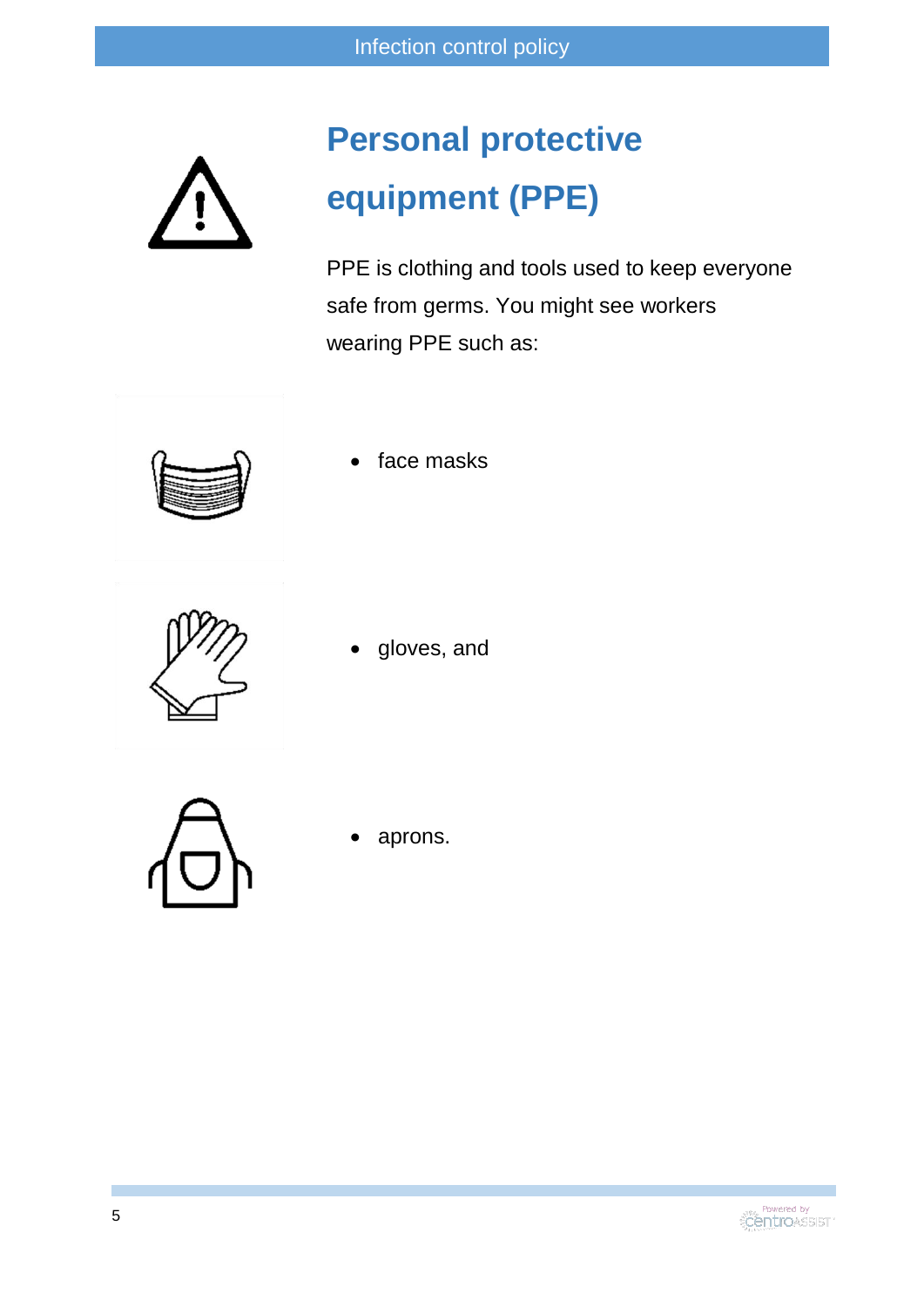Sometimes, you might have to wear PPE too.

For example, you might need to wear a face mask if you are sick.

PPE should always fit correctly. Please let us know if your PPE doesn't feel comfortable or not fit well.

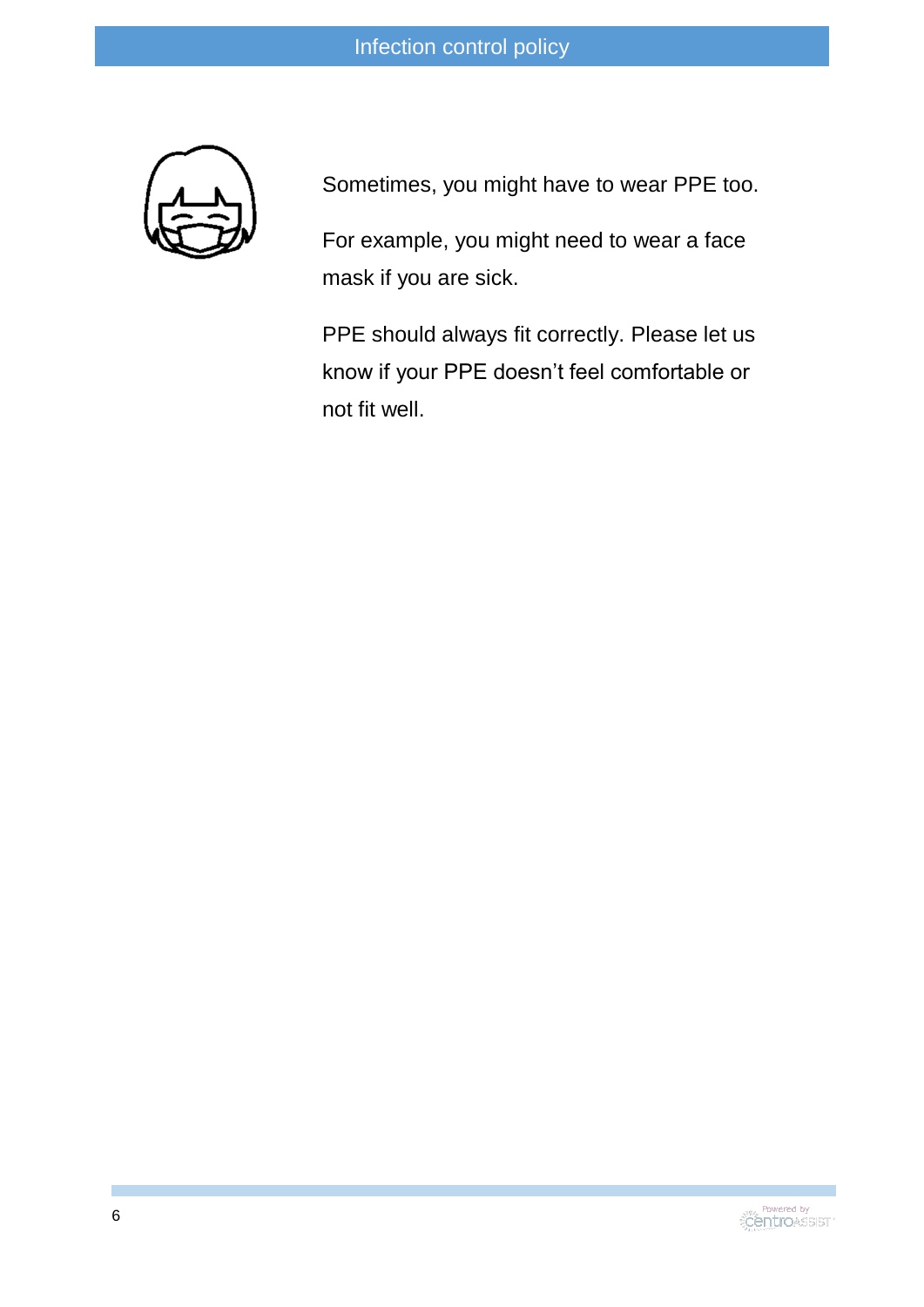

# **What to do if you sneeze or cough.**

Germs can spread when people sneeze or cough.



When you sneeze or cough, cover your mouth with a tissue and throw the tissue away.

If you do not have a tissue, sneeze or cough into your elbow (NOT into your hands).



Wash your hands after coughing or sneezing.